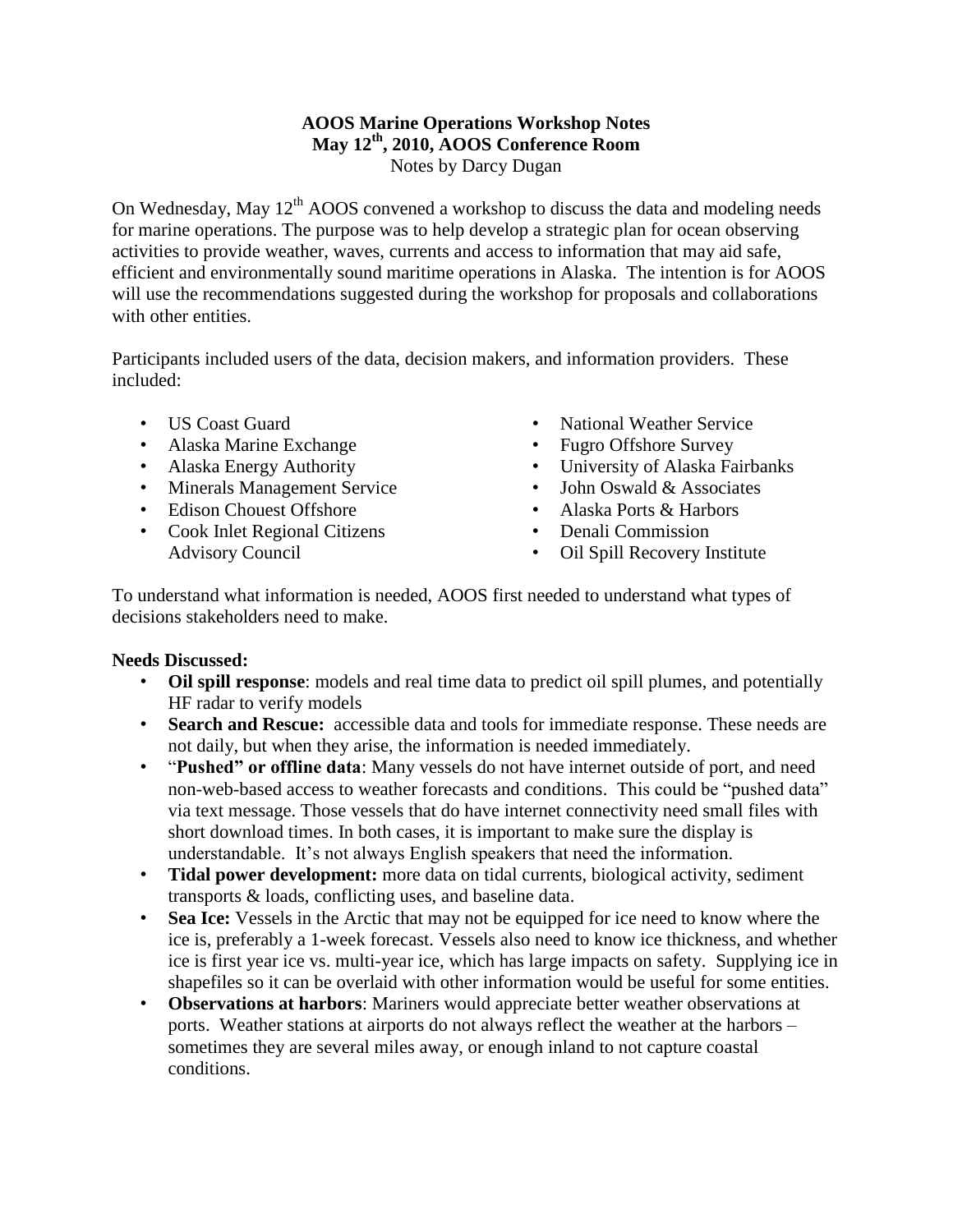- **Visibility:** there is not a lot of information or forecasting for visibility. Visibility observations and forecasting could be improved.
- **Combining information on one screen**: At present, mariners have multiple screens open – one for AIS and one for weather information. This could be optimized by having AIS and weather information on the same map.
- **Consistent displays/visualizations**: For vessels transiting between regions, standard protocols and displays for coastal information would help mariners find information quickly.

### **Recommendations:**

Visualization and Information Tools

- Provide a map interface showing what information is available locally
- Provide a map interface of what instruments are in the water, who owns them, and what they are collecting on a seasonal basis
- Provide a dual display of AIS and weather forecasts on the same screen
- Push a matrix of data by creating a relational database where boaters, based on their location, can receive wind speed, wave height, weather forecast within a certain radius.
- Merge webcams and weather stations to create an atlas and time series
- Map out usable HF radar sites for the state in case of a spill

#### Increase Observing Capacity

- Install weather stations at more ports and harbors for local weather obs
- Leverage volunteer ship reporting, especially in Arctic. First, make sure the ships are set up to take accurate information. Use industry associations to redissiminate information (this works better than the government trying to work with individual members)
- Increase portable resources such as AUV's since the Alaska coastline is too big to have fixed assets. Alternatively, have equipment on boat and anchor it at different places instead of going to shore.
- Increase HF radar coverage and provide the data for emergency response, GNOME spill trajectory model, ocean circulation models, and SAROPS

## **Other Items of Interest:**

- Within a year, NOAA (NWS) will be able to push data from their electronic database, given lat/long of the user.
- MMS (Warren Horowitz) has the ability to develop an ice atlas and is open to working with the University or Coast Guard to create an ice forecasting model using weather data and ice information.
- NWS is expanding and revamping their sea ice forecasts from 3 days a week to 5 days a week. This summer, they are going through a development phase to improve the process – please contact Don Moore with suggestions.
- If the Alaska Marine Exchange can provide the NWS with the locations of high vessel density, the NWS will work towards getting more weather stations in those areas.